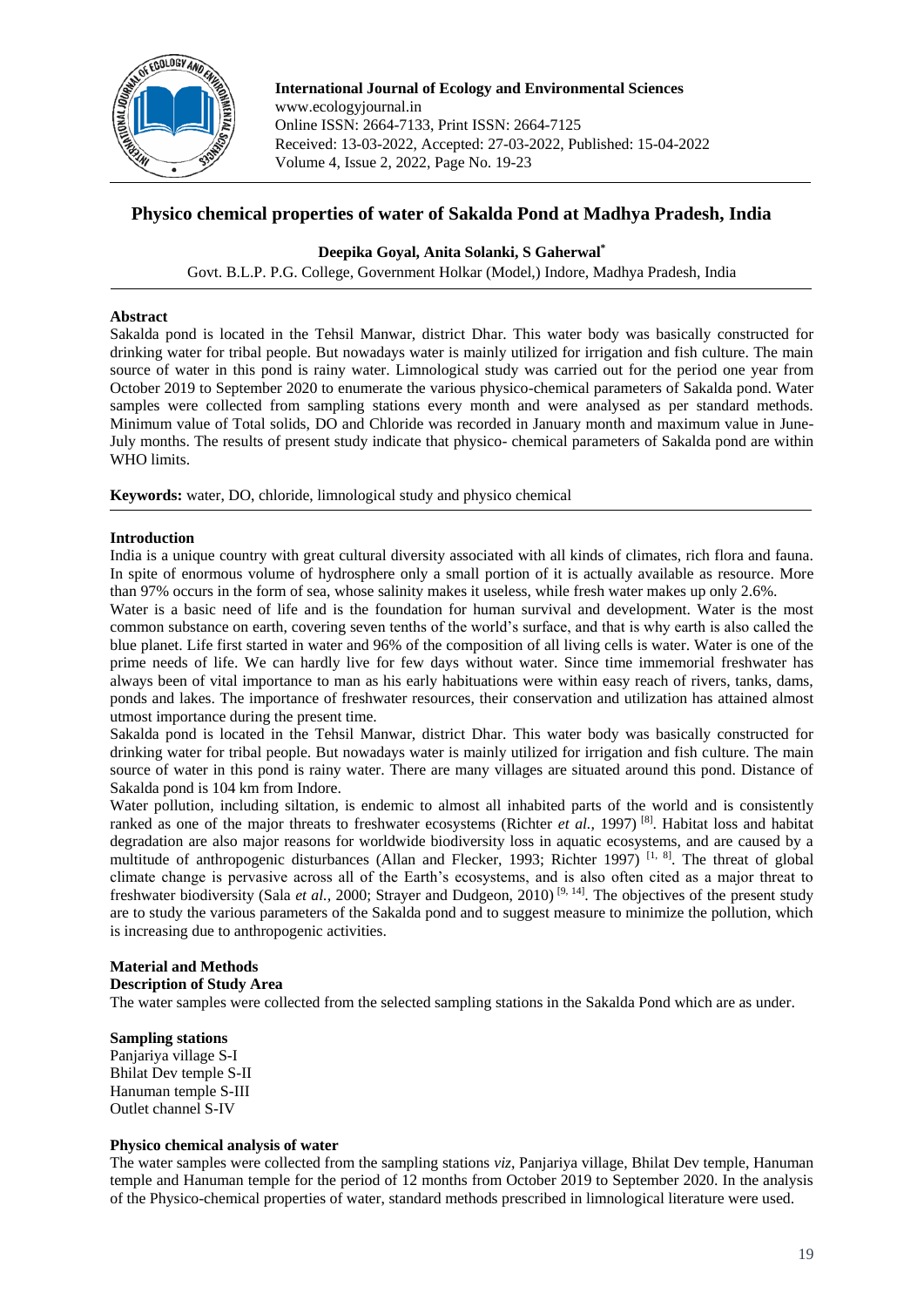Parameters like Temperature, pH and Turbidity were determined at the site, while other parameters like Dissolved Oxygen, Chloride, Alkalinity, total Solids were determined in the laboratory. The Physico- Chemical parameters of water were determined as per standard methods of APHA (2002)<sup>[2]</sup>, Welch (1998)<sup>[16]</sup>, Golterman (1991).

### **Results and Discussion**

# **Water Temperature**

The oxidation of organic matter is highly influenced by the temperature of water. Temperature of river water depends upon the season, climatic zone, where river is flowing, time of sampling and also upon the temperature of the effluents, which are being added in the river. During October 2019 to September 2020 water temperature was recorded from 18 $^{\circ}$ C to 33 $^{\circ}$ C. The minimum temperature of 18 $^{\circ}$ C was recorded at Station-I in January 2020 and maximum temperature 35 °C was recorded in station-II in May 2020 and in Station-I & Station –III in May 2020 (Graph 1). The same observations were also reported by Sharma *et al.*  $(2011)^{[11]}$  and Shraddha *et al.*  $(2008)$ [12] in Sakalda pond. Shraddha et al. (2008)<sup>[12]</sup> while studying the hydrological parameters of Sakalda pond at Hoshangabad recorded water temperature between 27.6°C to 38.4°C.



**Graph 1:** Showing Monthly Flunctuation in temperature (°C) in Sakalda Pond

### **Turbidity**

Turbidity has been long known to hinder disinfection by shielding microbes, some of them perhaps pathogens. This is most important significance of turbidity monitoring and therefore it has been an indication of effectiveness of filtration of water supplies (Hauser 2001)<sup>[3]</sup>. During October 2019 to September 2020 turbidity fluctuated from 12 NTU to 62 NTU. The minimum turbidity of 3.1 NTU was recorded at station-I in August 2020 and maximum of 62 NTU at Station-I in May 2020 (Graph 2). These observations were also supported by Prasanna and Panda (2010)<sup>[7]</sup>, Shraddha *et al.* (2008)<sup>[12]</sup> and Trivedi *et al.* (2009)<sup>[15]</sup>.



**Graph 2:** Showing monthly flunctuation turbidity (NTU) in Sakalda Pond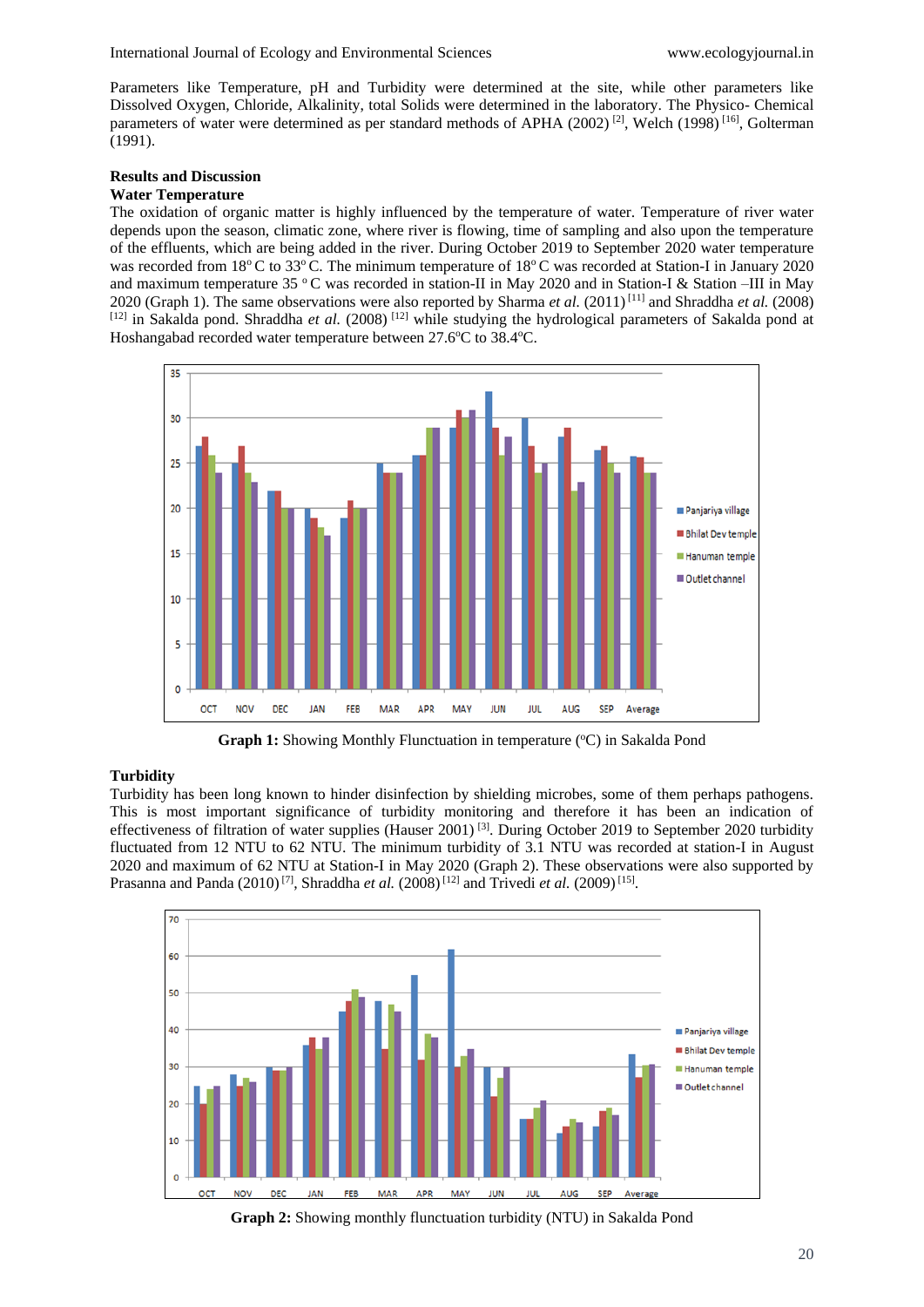### **pH**

pH is an important parameter which is important in evaluation the acid base balance of water. Natural waters generally have been found to range from 5.5 to 8.6 because of the presence of bicarbonates and carbonates of alkaline earth metals. Drinking water with a pH range from 6.5 to 8.3 has been necessary. During October 2019 to September 2020 pH showed variation between 7.2 to 9.3. The minimum pH of 7.3 was recorded at station-IV January 2020 and maximum of 9.3 at station-I May 2020 (Graph 3). Sharma *et al* (2011) [11] observed pH fluctuation between 7.6 to 9.9 in Hoshangabad area of Sakalda pond. Prasanna and Ranjan (2010) [7] observed pH value between 7.5 to 8.5 in Dharma estuary.



**Graph 3:** Showing monthly flunctuation Ph In Sakalda Pond

#### **Dissolved Oxygen**

Dissolved oxygen is paramount importance to all living organisms and is considered to be the lone factor, which to a greater extent can revealed the nature of whole aquatic system. During the present study the dissolved oxygen showed variation from 6.2 mg/l to 9 mg/l. The minimum dissolved oxygen of 6.2 mg/l was recorded at station-I in December 2019 and maximum of 9 mg/l at station-I & station-IV in June 2020 respectively (Graph 4). Same observations were also recorded by Nnaji *et al.* (2010)<sup>[6]</sup> and Mary *et al.* (2008).



**Graph 4:** Showing monthly flunctuation in dissolved oxygen in Sakalda Pond

#### **Free CO<sup>2</sup>**

Free Carbon Dioxide is the source of carbon that can be assimilated and incorporated into the living matter of all the aquatic autographs. Free  $CO_2$  is directly proportional to bicarbonates and inversely to carbonates. Free  $CO_2$  is added to the water as a byproduct of decomposing organic matter, which is common phenomenon in natural waters. Free  $CO_2$  in polluted water is generally high. Permissible limit of Free  $CO_2$  in drinking water is 2 mg/l.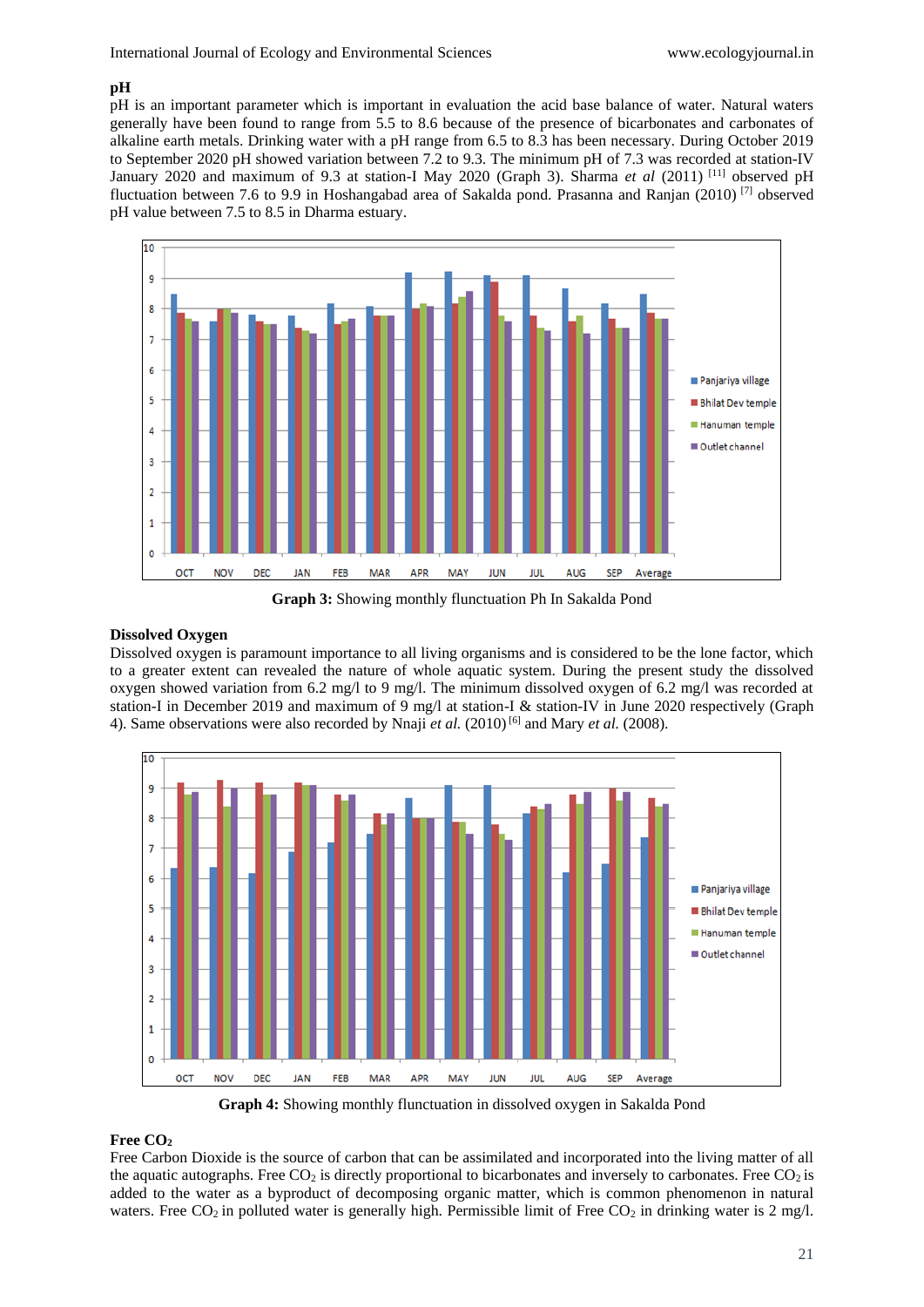During October 2019 to September 2020 the free CO<sub>2</sub> showed fluctuation between 0 mg/l to 2.98 mg/l with minimum in February 2020 at all the four stations and maximum at station-IV in June 2020 (Figure 5). Nduka *et*  al. (2008)<sup>[5]</sup> also recorded value between 1.00 to 2.20 mg/l in Niger delta of Nigeria.



**Graph 5:** Showing monthly flunctuation in free CO2 in Sakalda pond

## **Alkalinity**

Alkalinity measures the buffering capacity of water and content of  $CO<sub>2</sub>$  in its various forms are involved in this carbonate-bicarbonate carbonic acid buffering system. In the present study the value of Alkalinity varied from 22 mg/l to 235 mg/l. The minimum alkalinity of 22 mg/l was recorded at station-IV in October 2019 and maximum of 235 mg/l at station-I in September 2020 (Figure 6). Trivedi *et al.* (2009) [15] also observed the same value in Ganga river India.



**Graph 6:** Showing monthly flunctuation in alkalinity in Sakalda Pond

### **Chloride**

Chlorides occur naturally in all types of waters, in Natural freshwaters, however, their concentration remains quite low and generally less that of sulphate and bicarbonate. Higher concentration of chlorides is considered to be the indicator pollution due to higher organic waste of the animal origin or industrial effluents. In the present study the value of Chloride varied from 21 mg/l to 55 mg/l. The minimum chloride of 21 mg/l was recorded at station-I in November 2019 and maximum of 55 mg/l at station-IV in May 2020 (Figure 7). Similar results have been observed by Chowdhary (2011) and Siraj *et al.* (2010)<sup>[13]</sup>.